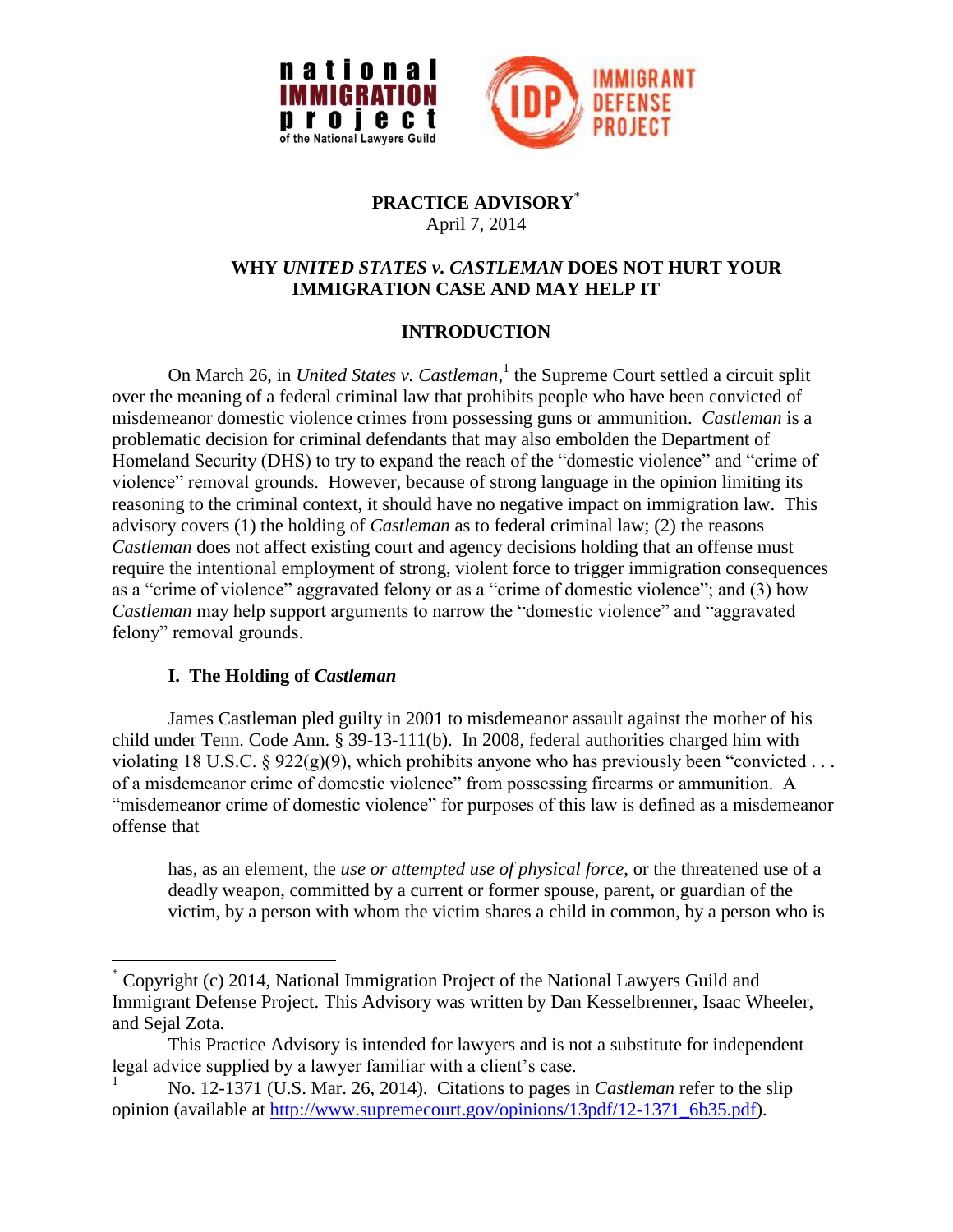cohabiting with or has cohabited with the victim as a spouse, parent, or guardian, or by a person similarly situated to a spouse, parent, or guardian of the victim.<sup>2</sup>

18 U.S.C. § 921(a)(33)(A) (emphasis added). Castleman moved to dismiss his indictment on the ground that his prior Tennessee conviction, which punished "intentionally or knowingly caus[ing] bodily injury" to the victim,<sup>3</sup> did not categorically involve "the use . . . of physical force." The district court agreed, and the Sixth Circuit affirmed. The Sixth Circuit relied on the Supreme Court's decision in *Johnson v. United States*, 559 U.S. 133 (2010), which interpreted nearly identical language in a different federal firearm statute, the Armed Career Criminal Act ("ACCA"). ACCA imposes heightened sentences for firearm possession by people with three or more prior convictions for a "violent felony," which includes an offense that "has as an element the use . . . of physical force against the person of another."<sup>4</sup> In *Johnson*, the Court had held that this language did *not* include offenses that amounted to battery at common law—that is, offenses that punished mere offensive touching—because the term "physical force" meant "violent force ... capable of causing pain or injury to another person."<sup>5</sup>

The Supreme Court granted certiorari in *Castleman* to resolve a circuit split over whether *Johnson*'s definition of "use . . . of physical force" for the ACCA also applied to the same phrase used in the definition of a "misdemeanor crime of domestic violence" in § 922(g)(9).<sup>6</sup> Justice Sotomayor, writing for a seven-member majority of the Court, reversed the Sixth Circuit and held that "physical force" for purposes of the "misdemeanor crime of violence" definition means common-law battery—i.e., any offensive physical contact, not just strong or violent force. The Court also held that this offensive touching includes the use of *any* physical mechanism, even an indirect one, that causes some kind of injury—for example, inducing the victim to ingest poison.

 $\overline{2}$ <sup>2</sup> With some critical differences discussed *infra*, this definition is similar to the definition of a "crime of domestic violence" that triggers deportability under INA  $\S 237(a)(2)(E)(i)$ : "any crime of violence (as defined in section 16 of title 18) against a person committed by a current or former spouse of the person, by an individual with whom the person shares a child in common, by an individual who is cohabiting with or has cohabited with the person as a spouse, by an individual similarly situated to a spouse of the person under the domestic or family violence laws of the jurisdiction where the offense occurs, or by any other individual against a person who is protected from that individual's acts under the domestic or family violence laws of the United States or any State, Indian tribal government, or unit of local government." In turn, 18 U.S.C. § 16 defines a "crime of violence" (in part) as "an offense that has as an element the use, attempted use, or threatened use of physical force against the person or property of another."

<sup>3</sup> Tenn. Code Ann. § 39-13-111(b) (incorporating definition of "assault" at  $\S$  39-13-101).

<sup>4</sup> 18 U.S.C. § 924(e)(2)(B)(i).

<sup>5</sup> 559 U.S. at 140.

<sup>6</sup> The Fourth, Sixth, Ninth and Tenth Circuits held that "physical force" meant violent force. *United States v. White,* 606 F.3d 144 (4th Cir. 2010); *United States v. Hays*, 526 F.3d 674 (10th Cir. 2008); *United States v. Belless*, 338 F.3d 1063 (9th Cir. 2003). The First, Eighth and Eleventh Circuits held that  $922(g)(9)$  applied to prior convictions involving any application of force, however slight. *United States v. Armstrong*, 706 F.3d 1 (1st Cir. 2013); *United States v. Hays*, 526 F.3d 674 (10th Cir. 2008); *United States v. Griffith*, 455 F.3d 1339 (11th Cir. 2006).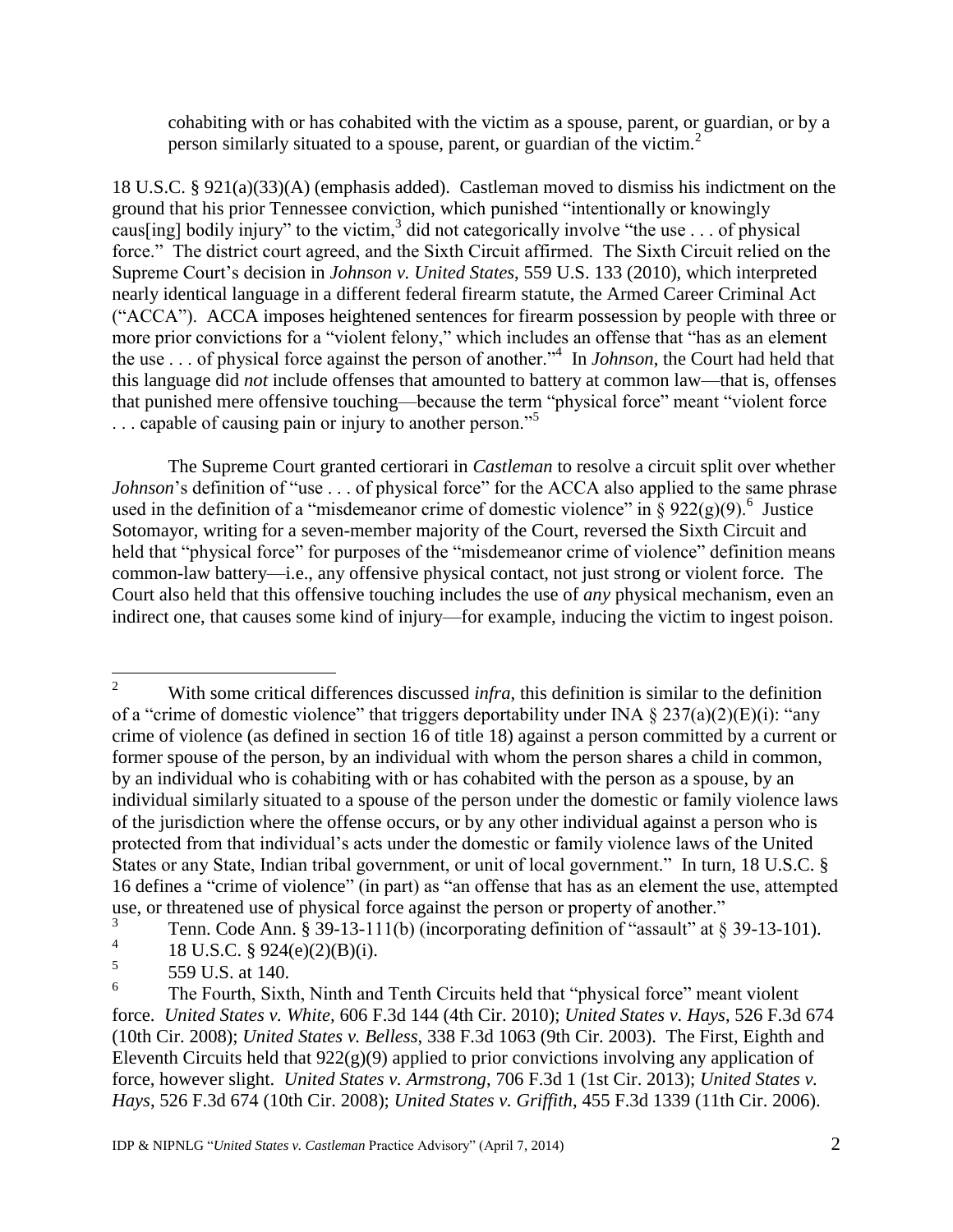In finding that "physical force" under  $\S 921(a)(33)(A)$  includes all offensive contact, the Court reasoned that *Johnson*'s central point – that it would be a "comical misfit" to give the term "physical force" within the term "violent felony" under ACCA a meaning that originated from the use of the term "physical force" in *misdemeanor* battery offenses—pointed in the opposite direction here, where the term being defined is "misdemeanor crime of domestic violence." Op. at 5-6. Also, the Court reasoned that "domestic violence" was a broader concept than "violence" and encompassed many kinds of assaultive behavior that would not be characterized as "violent" in ordinary speech. Op. at 6-7.

Using the categorical and modified categorical approaches applicable to immigration and many federal criminal statutes,<sup>7</sup> the Court then applied this expansive definition of "force" to Castleman's prior conviction and concluded that it categorically required the use of physical force.

## **II. Implications of** *Castleman* **for Immigration Law**

#### **A. The definition of "use . . . of physical force" for immigration law is unchanged**

The single biggest takeaway from *Castleman* for immigration practitioners is that the Court at footnote 4 made explicit that the decision does not affect the existing case law interpreting the "aggravated felony" "crime of violence" definition<sup>8</sup> or the "crime of domestic violence" ground of deportability. $\frac{5}{9}$  The Court said:

The Courts of Appeals have generally held that mere offensive touching cannot constitute the "physical force" necessary to a "crime of violence," just as we held in *Johnson* that it could not constitute the "physical force" necessary to a "violent felony"…. The Board of Immigration Appeals has similarly extended *Johnson's* requirement of violent force to the context of a "crime of violence" under §16. *Matter of Velasquez*, 25 I. & N. Dec. 278, 282 (2010). Nothing in today's opinion casts doubt on these holdings, because—as we explain—"domestic violence" encompasses a range of force broader than that which constitutes "violence" simpliciter. $10$ 

*Castleman*, Op. at 7 n.4 (citations omitted). Footnote 4 adds that the Immigration and Nationality Act (INA) defines "crimes of domestic violence" in reference to 18 U.S.C. § 16, and in so doing, does not have the expansive meaning that the Court held applies to Castleman's misdemeanor crime of domestic violence conviction under 18 U.S.C. § 922(g)(9). The footnote concludes by saying:

 7 *See generally Gonzales v. Duenas-Alvarez*, 549 U.S. 183 (2007); *Shepard v. United States*, 544 U.S. 13 (2005).

<sup>8</sup> 8 U.S.C. § 1101(a)(43)(F), INA § 101(a)(43)(F).

<sup>9</sup> 8 U.S.C. § 1227(a)(2)(E)(i), INA § 237(a)(2)(E)(i).

<sup>10</sup> "Simpliciter" means "simply" or "without any condition."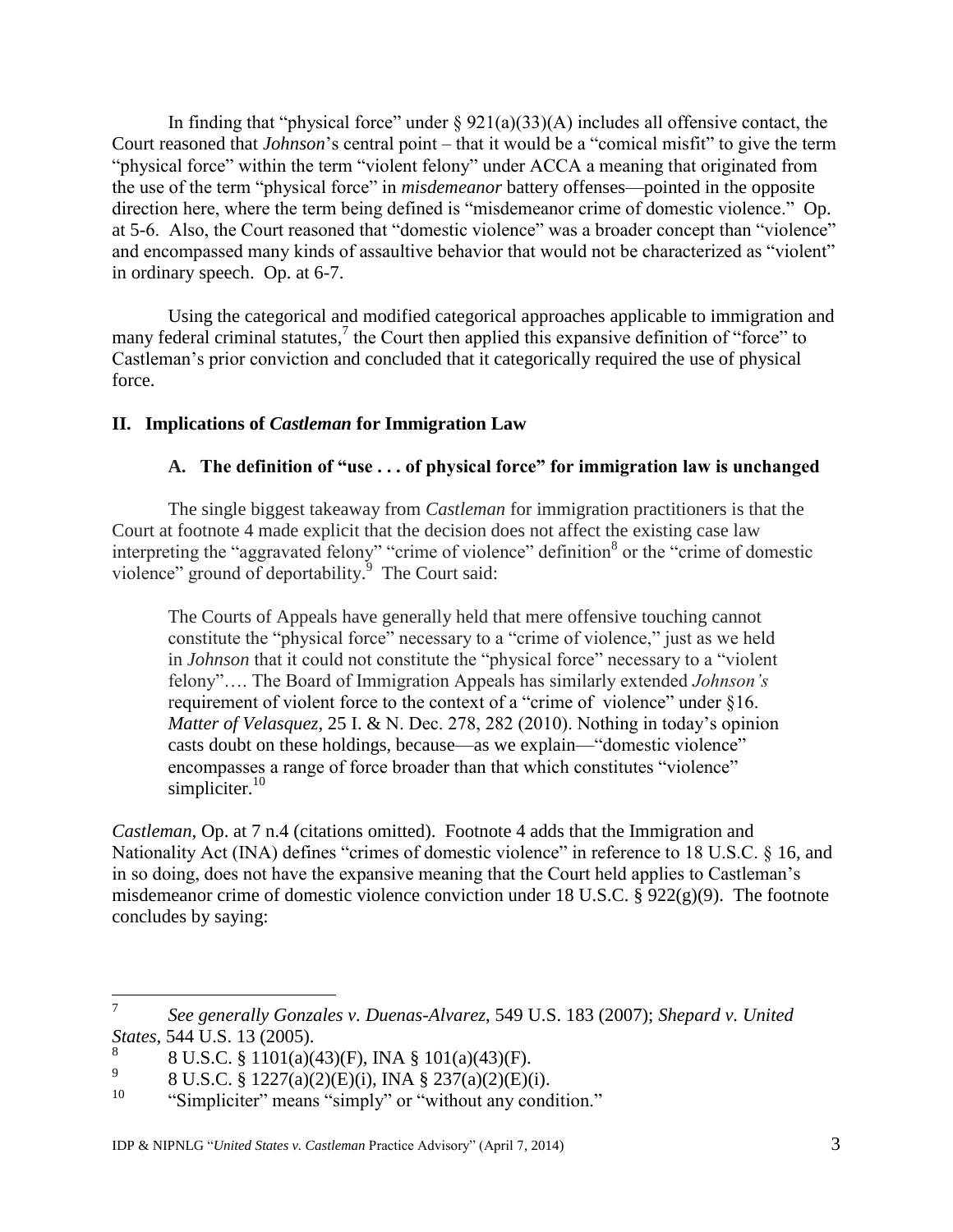Our view that "domestic violence" encompasses acts that might not constitute "violence" in a nondomestic context does not extend to a provision like this, which specifically defines "domestic violence" by reference to a generic "crime" of violence."

#### *Castleman*, Op. at 7 n.4.

In order to understand the holdings on which the *Castleman* decision does not "cast doubt," a very brief review of the case law is necessary. The Supreme Court has held that the term "force" in 18 U.S.C. § 16 means active, violent force. *Leocal v. Ashcroft*, 543 U.S. 1 (2004). The Supreme Court again interpreted the meaning of "physical force" in *Johnson v. United States,* 59 U.S. 133 (2010), which involved the ACCA. In *Johnson*, the Court held that to qualify as a "violent felony" the level of "physical force" required for a conviction must be "*violent* force—that is, force capable of causing physical pain or injury to another person." *Id*. at 140. In *Johnson*, the Court found that the crime of battery by offensive touching does not require violent force. *Id*. at 140-41. Because the ACCA's definition of a "violent felony" is almost identical to 18 U.S.C. § 16(a),<sup>11</sup> the BIA in *Matter of Velasquez*, 25 I&N Dec. 278, 282-83 (BIA 2010), treated the rule in in *Johnson* as controlling authority in interpreting whether an offense is a "crime of violence" under  $\S 16(a)$ .<sup>12</sup>

Under *Johnson* and *United States v. Descamps*, 133 S. Ct. 2276, 2283-85 (2013),<sup>13</sup> a battery statute for which the minimum conduct includes a non-violent, offensive touching should not be a crime of violence because it does require violent force.<sup>14</sup> It is not a crime of violence even if the offender's actual conduct involved violent force because the fact finder looks to the elements, not the particular facts relating to the crime. *See Moncrieffe v. Holder*, 133 S. Ct. 1678, 1684 (2013).

By affirming the authority of *Matter of Velasquez*, 25 I&N Dec. at 282-83, and the holdings on which it relies, the Court is drawing a clear line of demarcation between a misdemeanor crime of domestic violence under 18 U.S.C. § 922(g)(9) on the one hand, and a crime of violence under 18 U.S.C. § 16(a) and the crime of domestic violence ground of

 $11$ <sup>11</sup> *See* 18 U.S.C. § 924(e)(2)(B)(i) (defining "violent felony" in relevant part as an offense that "has as an element the use, attempted use, or threatened use of physical force against the person of another.").

The statute at issue in *Velasquez* was the Virginia offense for assault and battery of a family member under Virginia Code Annotated § 8.2-57.2(A), which is a common law offense. *Carter v. Commonwealth*, 606 S.E.2d 839, 841 (Va. 2005).

<sup>13</sup> *Castleman* cites *Descamps* as supplying the test of whether a statute is divisible, but the issue of the Tennessee statute's divisibility was not squarely before the Court in *Castleman*  because both parties agreed it was divisible. Op. at 12.

At issue in *Johnson* was a conviction under Fla. Stat. § 784.03, which includes as battery "any intentional touching, no matter how slight." *State v. Hearns*, 961 So. 2d 211, 218 (Fla 2007).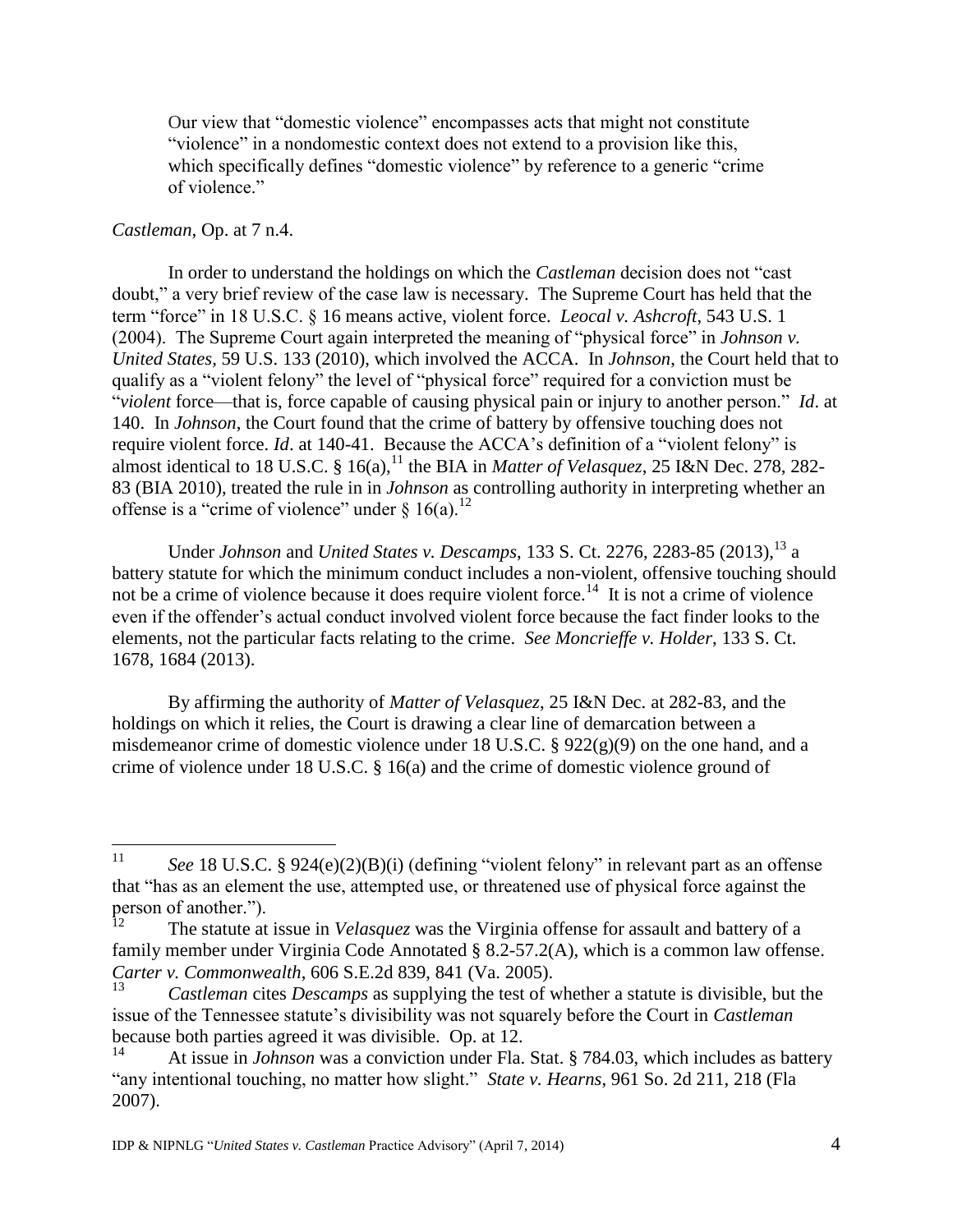deportability on the other hand.<sup>15</sup> The Court's disclaimer that its expansive holding regarding "misdemeanor crime of domestic violence" does not apply to the aggravated felony crime of violence definition and the crime of domestic violation definition is so explicit that it should prevent DHS attorneys from even arguing that a common law battery is a crime of violence or a crime of domestic violence. Should DHS attorneys attempt to import the special meaning that attaches to "misdemeanor crime of domestic violence" into removal charges, a practitioner should quote the language in footnote 4 to disabuse the immigration judge of that notion.

### **B.** *Castleman***'s holding regarding "indirect force" does not apply to the Domestic Violence and Aggravated Felony removal grounds**

In *Castleman*, the Court found that even an indirect application of force, if knowing or intentional, qualifies as a use of physical force under common law, and thus under 18 U.S.C.  $\S 922(g)(9)$ . Op. at 12-13. Though the district court had reasoned that one can cause bodily injury under the Tennessee law "without the use of physical force," for example, by "deceiving [the victim] into drinking a poisoned beverage, without making contact of any kind," Op. at 12, the Court disagreed, clarifying the meanings of both "force" and "use" for the purposes of 18 U.S.C. § 922(g)(9).

First, the Court noted with regards to "force," that under common law, the force used in battery "need not be applied directly to the body of the victim," and may encompass "administering a poison or infecting with a disease." Op. at 12-13 (citing 2 W. LaFave, Substantive Criminal Law § 16.2(b) (2d ed. 2003)). The Court concluded that "it is impossible to cause bodily injury without applying force in the common-law sense." Op. at 13.

Second, the Court explained that as long as the application of force (as defined by common law) is intentional or knowing, it qualifies as a "use" of force. In doing so, the Court looked to the analysis in *Leocal v. Ashcroft*, 543 U.S. 1 (2004), an immigration case interpreting 18 U.S.C. § 16. Op. at 13 ("*Leocal* held that the 'use' of force must entail a higher degree of intent than negligent or merely accidental conduct; it did not hold that the word 'use' somehow alters the meaning of 'force.'") (internal citations omitted).

Because of *Castleman's* discussion of *Leocal*, DHS may argue that an application of indirect force, such as causing injury by drugging someone, qualifies as a use of force even for the purposes of 18 U.S.C.  $\S$  16 and the INA in Circuits that have held otherwise.<sup>16</sup> In response, a practitioner can point out that the analysis in *Castleman* is expressly limited to the common law

<sup>15</sup> The Supreme Court has held that a factfinder must construe  $\S 16(a)$  and  $\S 16(b)$ identically. *Leocal*, 543 U.S. at 11. *See* section II.D.

<sup>16</sup> *See, e.g., U.S. v. Andino-Ortega,* 608 F.3d 305 (5th Cir. 2010) (finding that the offense of injury to a child does not meet the definition of a crime of violence because it can be committed by an intentional act without the use of physical force such as by putting poison or another harmful substance in the child's food or drink); *Chrzanoski v. Ashcroft*, 327 F.3d 188 (2d Cir. 2003) (finding that the offense of intentionally causing injury to another does not satisfy  $\S 16(a)$ where use of force is not a formal element and rejecting reasoning in *Matter of Martin*, 23 I&N Dec. 491, 498 (BIA 2002)).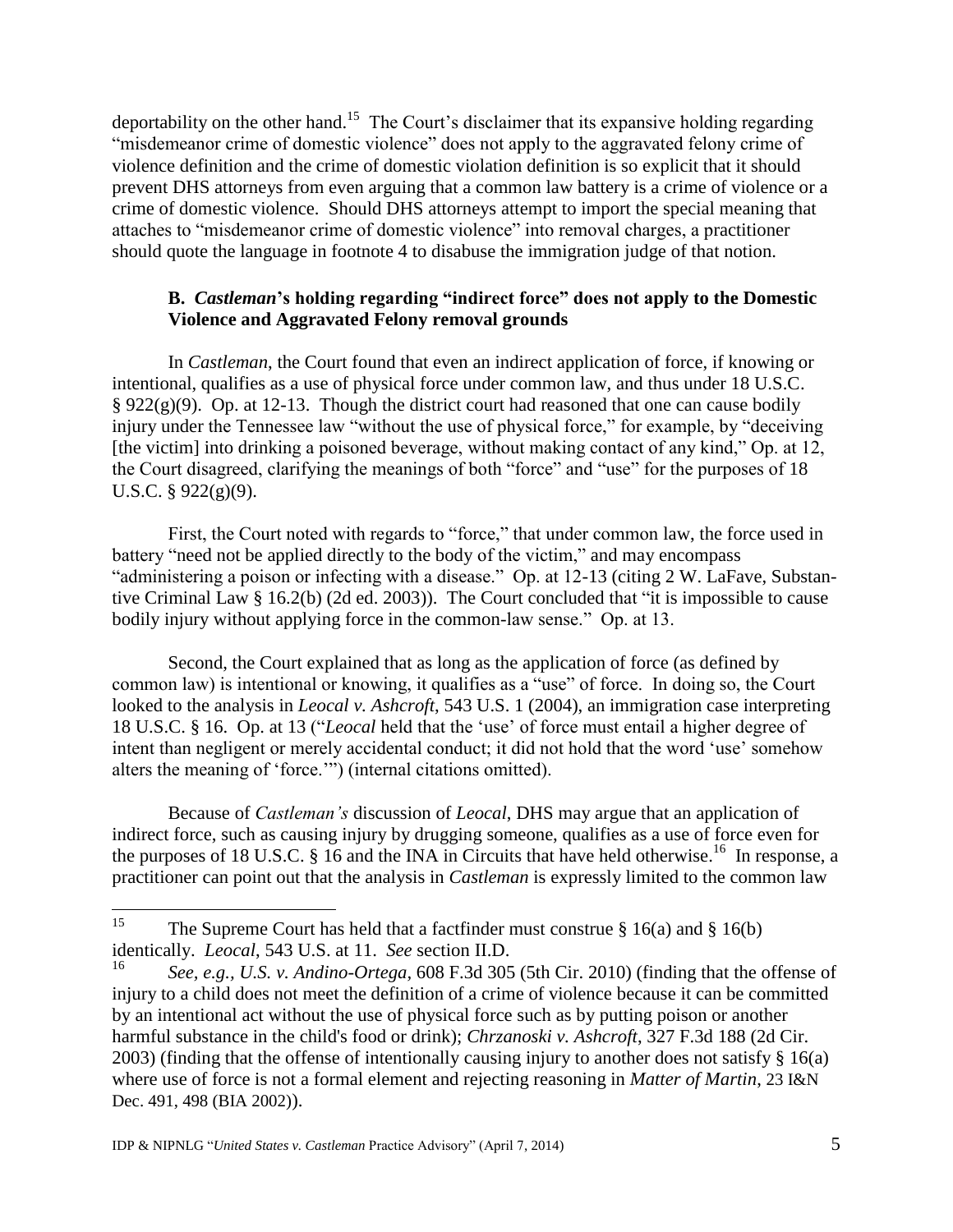concept of "force," which applies only to a "misdemeanor crime of domestic violence" under 18 U.S.C. §  $922(g)(9)$ , and not to 18 U.S.C. § 16. Op. at 5-10 (attributing the common-law meaning of "force" to §921(a)(33)(A)'s definition of a "misdemeanor crime of domestic violence," after declining to read the common-law meaning of "force" into ACCA's definition of a "violent felony," and 18 U.S.C. § 16's crime of violence). The Court throughout the opinion makes clear that this common law definition was correctly rejected in *Johnson* "because it was a 'comical misfit." Op. at 5 (internal citations omitted).

# **C.** *Castleman* **strengthens arguments that the categorical approach applies to determining whether an offense was committed against a qualifying victim for "Domestic Violence" deportability**

The Court in *United States v. Hayes*, 555 U.S. 415, 418 (2009) held that the predicate "misdemeanor crime of domestic violence" in a prosecution under 18 U.S.C.  $\S 922(g)(9)$  need not have a domestic relationship element. This means that the categorical approach does not apply to proving that the defendant's predicate misdemeanor was committed against a family member; the federal prosecutor charging a  $\S 922(g)(9)$  offense can introduce evidence from outside the record of conviction to show that a general assault or battery offense was committed (in fact) against a person who has the requisite relationship to the defendant. *Id*. at 421-23. The *Hayes* Court reasoned that it would be under-inclusive to require the domestic relationship be an element of the predicate "misdemeanor crime of domestic violence," because at the time Congress passed §  $922(g)(9)$ , many states prosecuted domestic violence under generally applicable assault/battery statutes that did not have any element of a domestic relationship. *Id* at 427.

Many advocates had assumed that *Hayes*' holding that a "misdemeanor crime of domestic violence" does not require the factfinder to apply the categorical approach to determine the requisite domestic relationship would also apply to determining deportability for a crime of domestic violence under 8 U.S.C. § 1227(a)(2)(E). The BIA said as much in *dicta* (but did not decide this point) in *Matter of Velasquez*, 25 I&N Dec. 278, 281 (BIA 2010).<sup>17</sup> Arguably, under *Castleman* a different calculus for determining underinclusiveness should apply to a "crime of domestic violence" under the INA, which, per footnote 4 in *Castleman*, has a less expansive meaning than the term "misdemeanor crime of domestic violence." According to footnote 4, the term "misdemeanor crime of domestic violence" conveys the broad common law meaning of force, while the term "crime of domestic violence" means "active and violent force" as the BIA said in *Velasquez*, 25 I&N Dec. at 282. That Congress intended for the terms to have a different scope suggests that it might not be under-inclusive to require that the domestic nature of the relationship be an element of the offense of conviction for the "crime of domestic violence" ground of deportability, which Congress never intended to have as expansive a meaning as the term "misdemeanor crime of domestic violence."

<sup>17</sup> <sup>17</sup> *See also Bianco v. Holder*, 624 F.3d 265, 272 (5th Cir. 2010) (holding that, in light of *Hayes*, a crime of domestic violence under the INA "need not have as an element the domestic relation of the victim to the defendant").